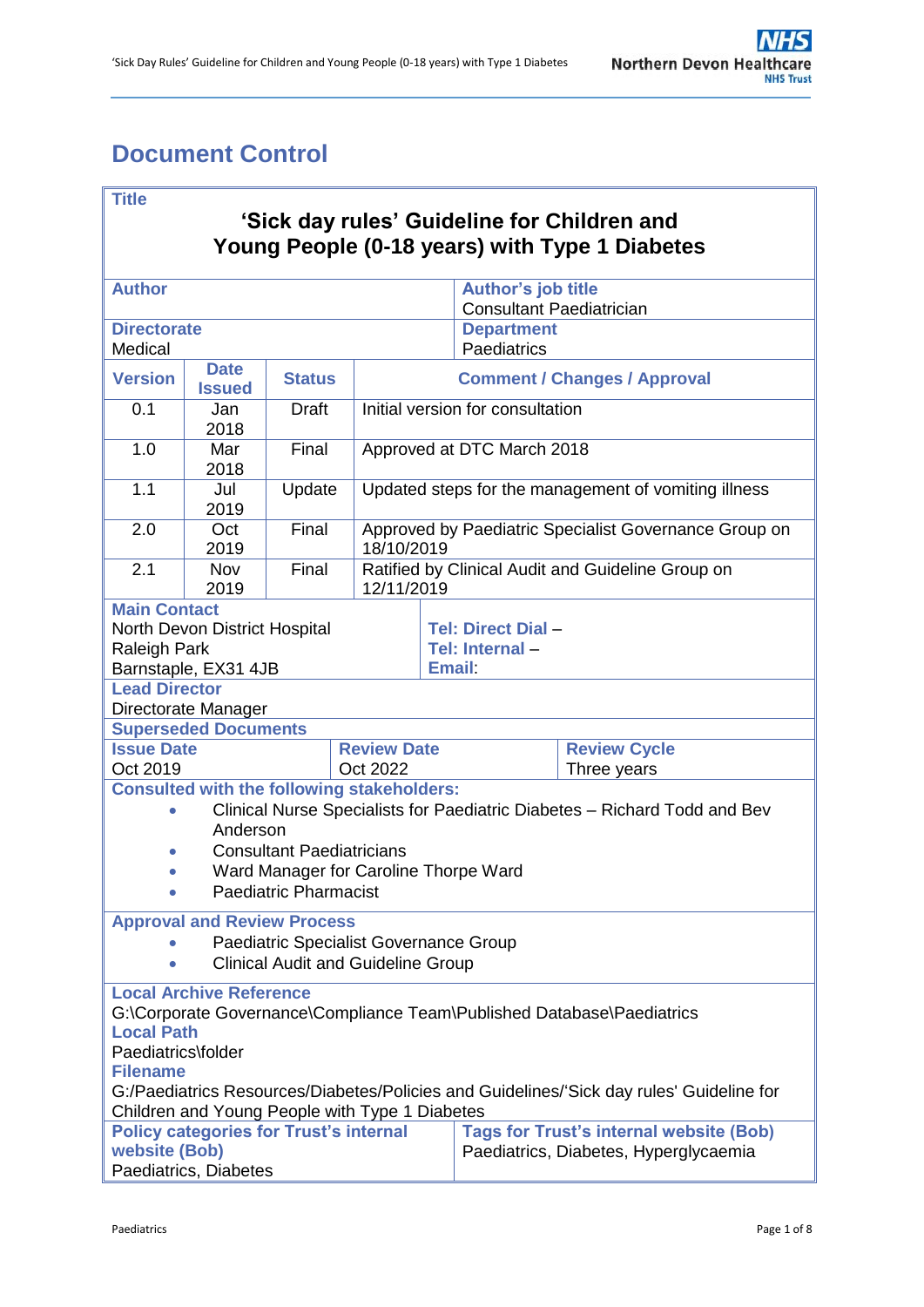# **CONTENTS**

| 1. |                                                                       |  |
|----|-----------------------------------------------------------------------|--|
| 2. |                                                                       |  |
| З. |                                                                       |  |
| 4. |                                                                       |  |
|    |                                                                       |  |
|    |                                                                       |  |
| 5. |                                                                       |  |
|    |                                                                       |  |
|    |                                                                       |  |
|    |                                                                       |  |
| 6. | Monitoring Compliance with and the Effectiveness of the Guideline  77 |  |
|    |                                                                       |  |
|    |                                                                       |  |
| 7. |                                                                       |  |
| 8. |                                                                       |  |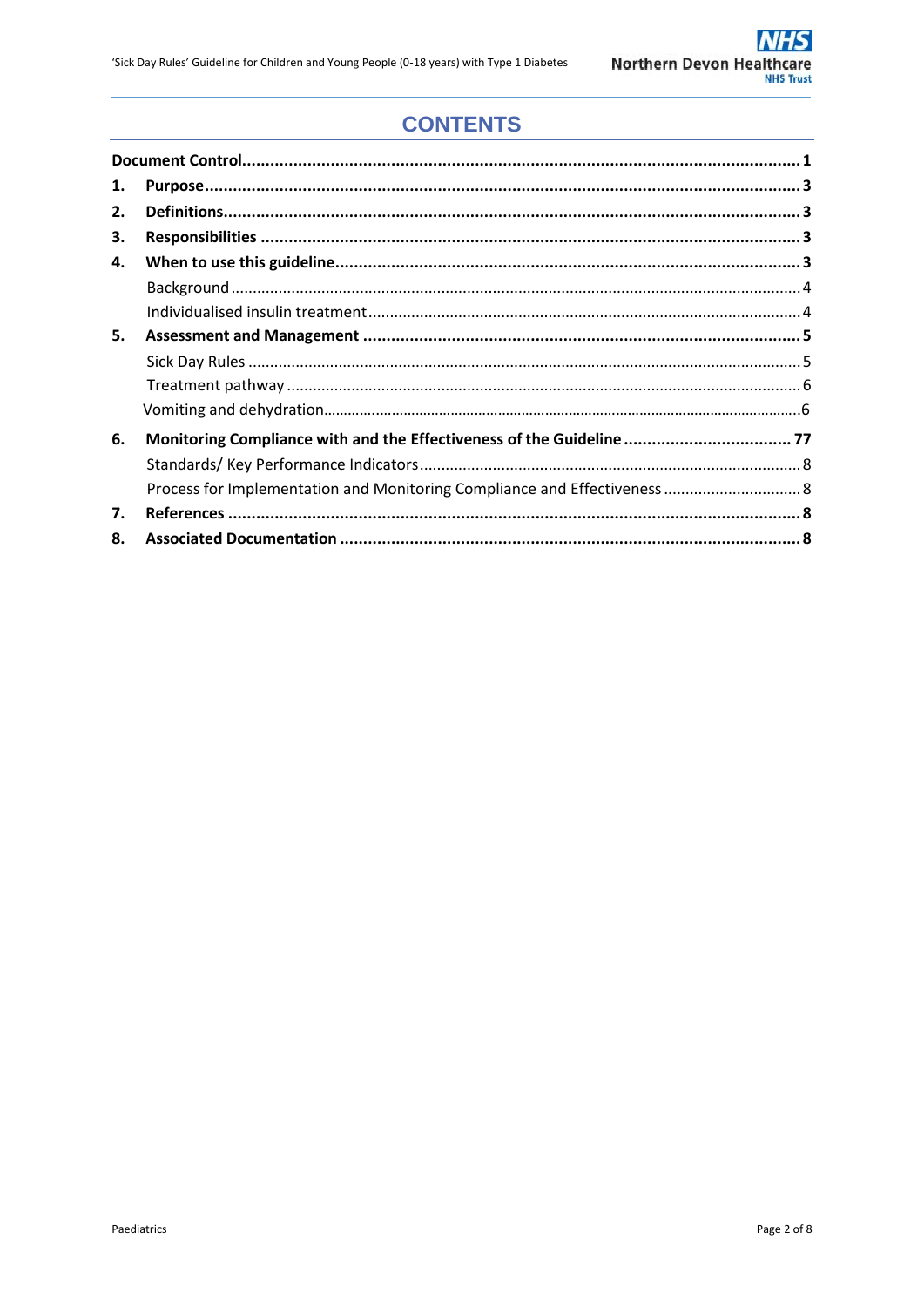# <span id="page-2-0"></span>**1. Purpose**

- **1.1.** The purpose of this document is to detail the process for advising on the management of diabetes during intercurrent illness in children and young people with type 1 diabetes.
- **1.2.** The guideline applies to paediatrics medical and nursing staff at North Devon District Hospital. It is for the care of children and young people up to and including the age of 18 years.
- **1.3.** Implementation of this policy will ensure that:
	- Children and carers are given clear and consistent guidance from the out-of-hours paediatrics team.

## <span id="page-2-1"></span>**2. Definitions**

- **2.1.** Normal blood glucose levels are 4-7mmol/l pre-meals and <9mmol/l at other times. Results higher than this are hyperglycaemic. A blood glucose level less than 4mmol/l is hypoglycaemic.
- **2.2.** BG = Blood glucose

# <span id="page-2-2"></span>**3. Responsibilities**

- **3.1.** The Consultant Paediatricians and Paediatric Diabetes Clinical Nurse Specialists are responsible for:
	- Ensuring that medical and nursing staff are aware of the guideline.
- **3.2.** The Medical and Nursing Staff on Caroline Thorpe Ward are responsible for:
	- Informing the senior paediatrician on duty (paediatric registrar or resident consultant) of the patient / phone call.
	- **Ensure that the paediatric diabetes team are informed (message left if out of hours) as soon as possible of any, admission, contact or advice given to child or carer so that it can be followed up appropriately (phone 07920235237 07884266159).**

## <span id="page-2-3"></span>**4. When to use this guideline**

**4.1.** Children and families are educated to self-manage their diabetes, and will only phone the hospital for advice when additional help and support is required. They have 24 hour access to advice.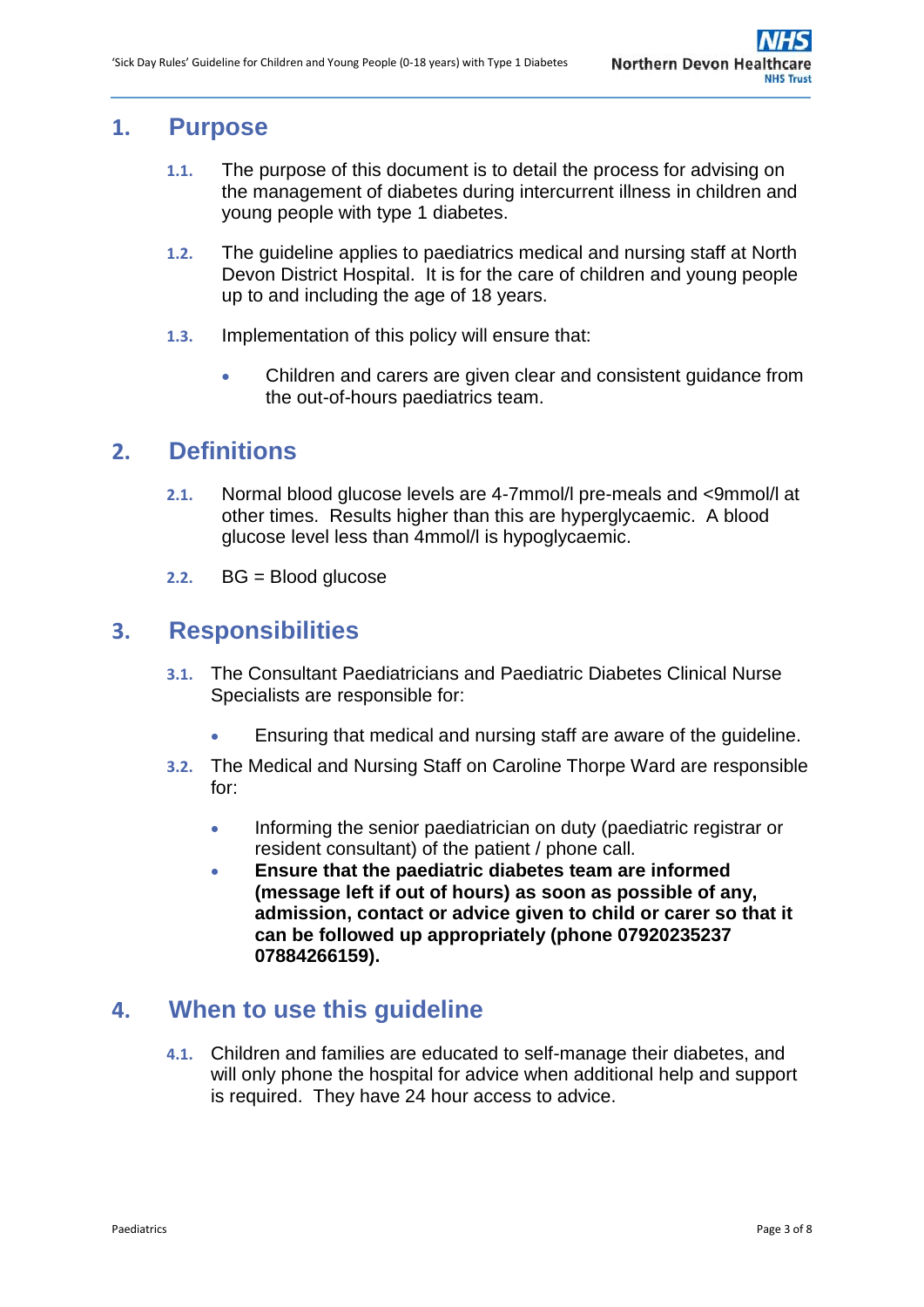- **4.2.** During the Clinical Nurse Specialists working hours (8am-6pm Mon-Fri, 8.30am-11am Weekends/Bank Holidays) the child or family will phone them directly. Outside of these working hours, the child or family are advised to phone Caroline Thorpe Ward. **They need to speak to the senior paediatrician on duty (paediatric registrar or resident consultant).**
- **4.3.** If a child or young person with type 1 diabetes is admitted to hospital with an intercurrent illness, this guideline may apply.

## <span id="page-3-0"></span>**Background**

- **4.4.** When children and young people with type 1 diabetes are unwell they may have:
	- High blood glucose (hyperglycaemia): Due to missed insulin doses, insufficient insulin (intercurrent illness and stress cause insulin resistance), pump failure, or excessive sugary food/drink.
	- Normal or low blood glucose (hypoglycaemia) if unwell with reduced food intake, diarrhoea and/or vomiting: The principles in this case are to maintain hydration with regular small sips of sugar-containing fluid (ideally an oral rehydration solution).

### <span id="page-3-1"></span>**Individualised insulin treatment**

- **4.5. Basal-bolus insulin regimen:** Most children and young people do not have fixed doses of insulin. Instead, they use carbohydrate counting to vary the **rapid-acting insulin (bolus dose) e.g. Novorapid** depending on the intake. They will have an individual **'Carbohydrate Ratio'** calculated for each meal / time of the day e.g. 1 unit of insulin for 10 grams of carbohydrate. They will also have a **background long-acting insulin (basal dose) e.g. Lantus**, usually given as a once daily injection or via continuous infusion (if on an insulin pump).
- **4.6. Total daily dose (TDD) of insulin:** Number of insulin units needed on a normal day, including background and bolus doses.
- **4.7. Correction ratio:** Each child and young person will have their own 'Correction Ratio' (also called Insulin Sensitivity Factor). Correction ratio = The reduction in BG achieved by giving 1 unit of rapid-acting insulin (assuming no other carbohydrate intake or exercise). E.g. 1 unit reduces BG by  $5$ mmol/l  $(= 1$  unit: $5$ mmol/l).
- **4.8.** If the correction ratio is not known by the child/carer, it can be estimated using the equation: 100 / TDD of insulin.
- **4.9.** The **'Correction Dose'** is the number of units of rapid-acting insulin required to reduce the BG to a normal level (i.e. 6mmol/l).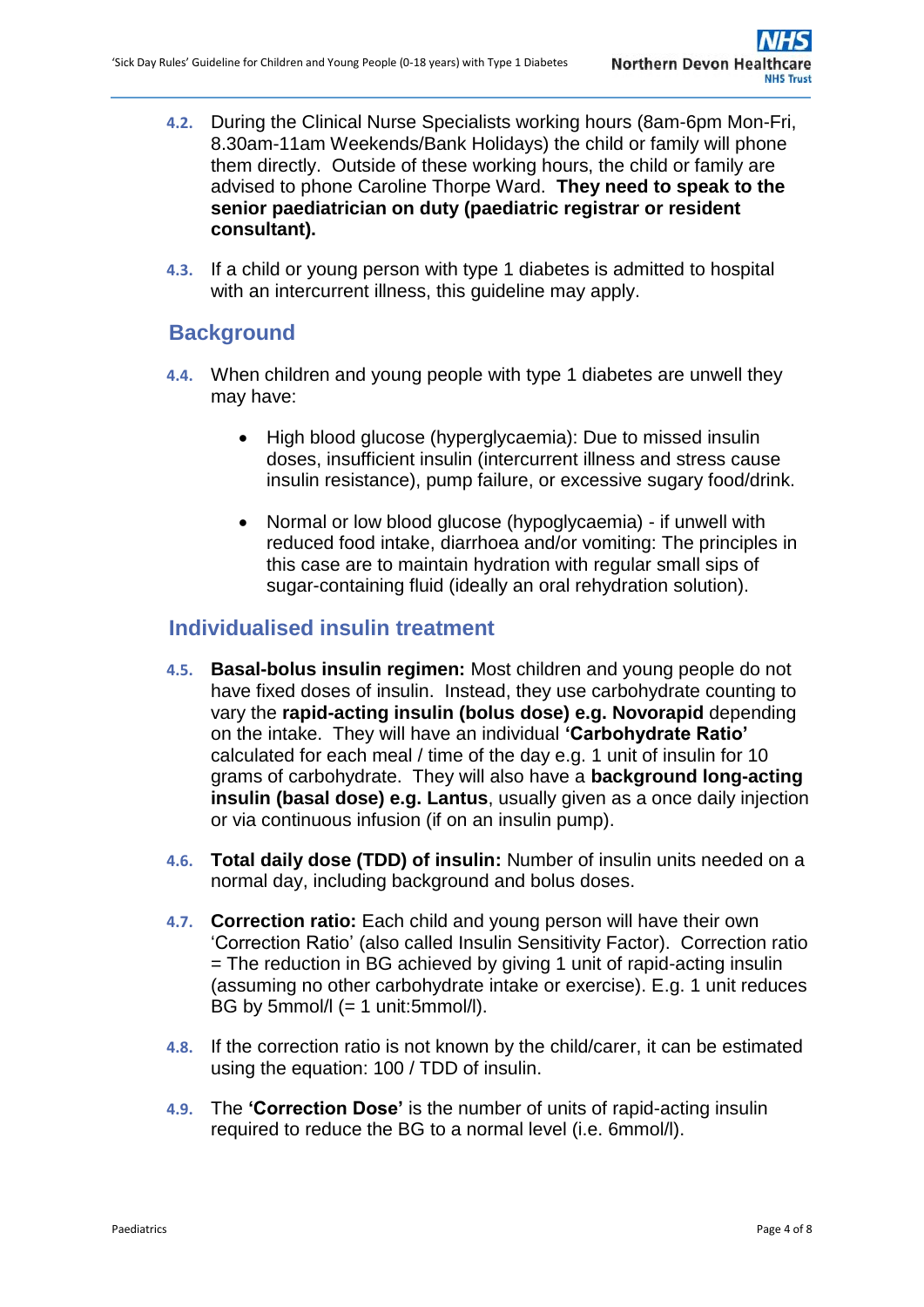- **4.10.** Rapid-acting insulin has activity for up to 4 hours. Wait at least 2 hours between correction doses of rapid-acting insulin (to avoid dose overlap and risk of hypoglycaemia).
- **4.11.** The child or carer should know their treatment details (background insulin, carbohydrate ratios and correction ratio), and they should be programmed on their BG meter. If not, they should be recorded on the most recent clinic letter (on ePro) or the hospital notes. Be aware that the insulin doses may have changed since their last clinic appointment.

# <span id="page-4-0"></span>**5. Assessment and Management**

#### **5.1.** Questions to ask:

- Name, age, approximate weight.
- Nature of illness and symptoms. Factors which may affect blood glucose levels (e.g. recent insulin dose changes, food, exercise, steroids, stress, growth)
- Location / distance from hospital
- Insulin treatment regimen multiple daily injections or pump
- Typical total daily dose of insulin
- Carbohydrate ratio and correction ratio.
- BG and blood ketone levels over the last 1-2 days.

### <span id="page-4-1"></span>**Sick Day Rules**

- **5.2.** Basic sick day / illness advice is as follows:
	- Do not omit taking usual long-acting / basal insulin.
	- Test BG levels more frequently (at least 2-hourly).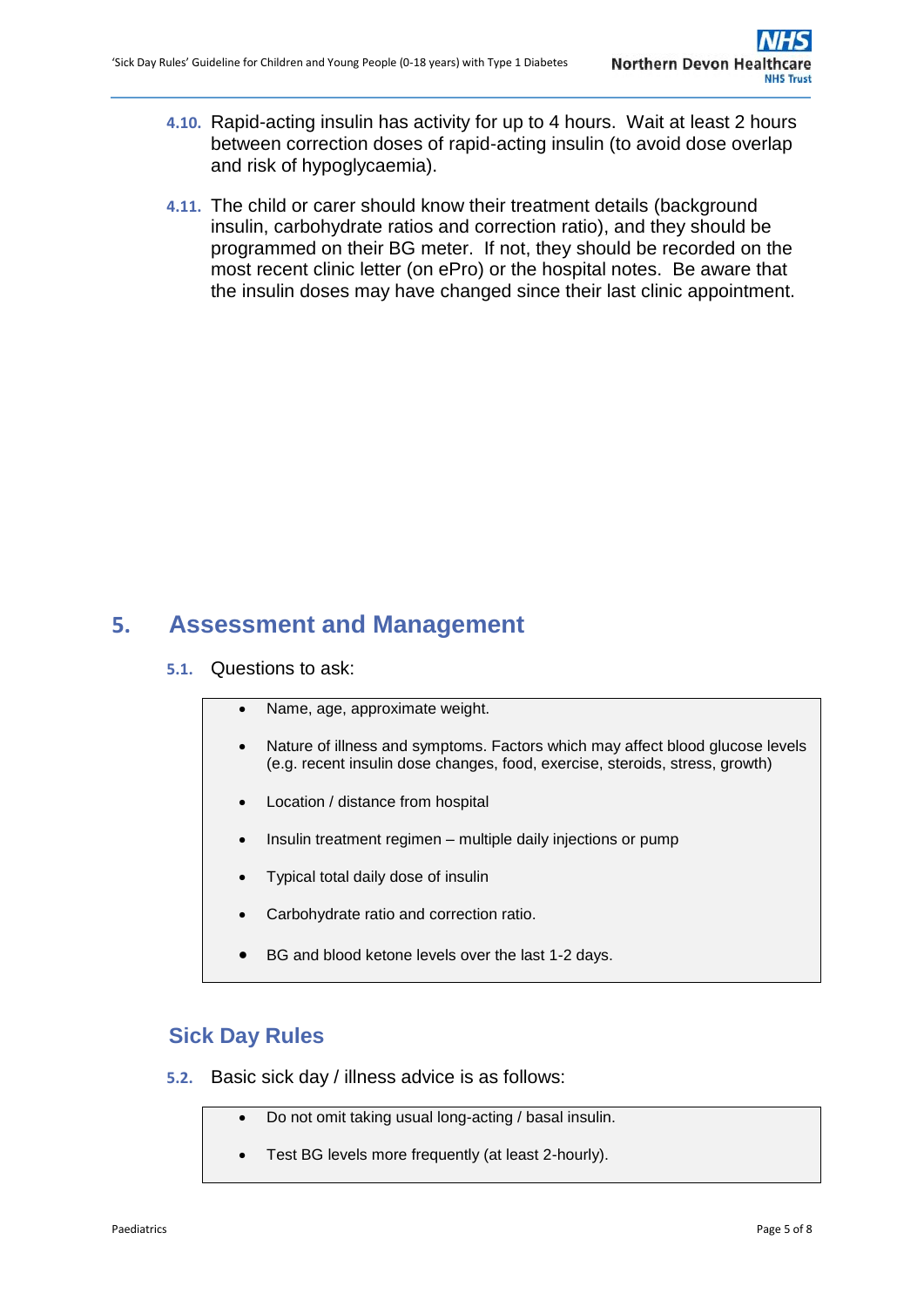- Test blood for ketones (note that ketone levels may be raised even when BG levels are normal, e.g. in gastroenteritis – 'starvation' ketones.)
- Maintain hydration.
- Treat the underlying illness.

### <span id="page-5-0"></span>**Treatment pathway**



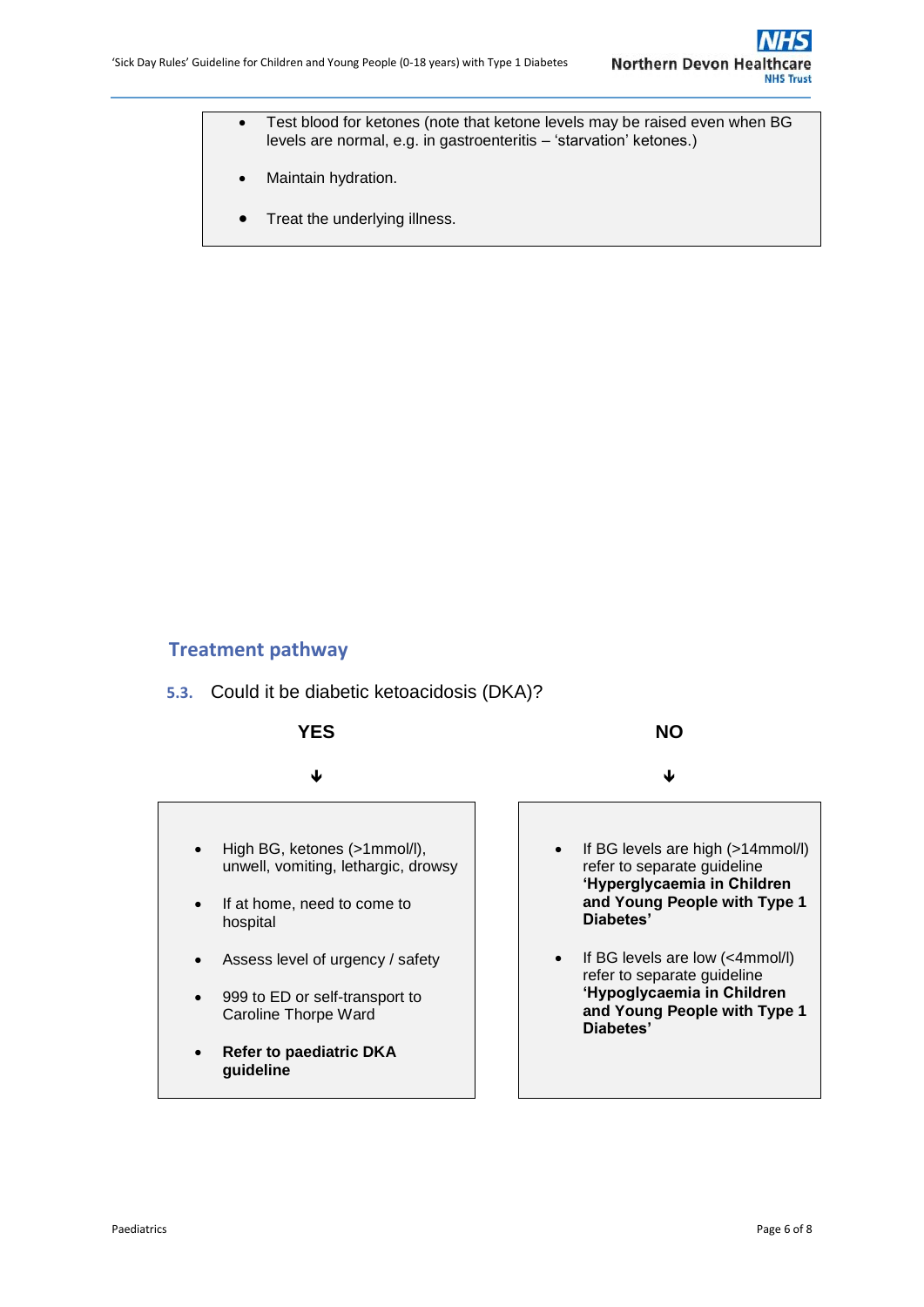# **Vomiting and dehydration**

- <span id="page-6-0"></span>**5.4.** If child does not meet criteria for DKA and is vomiting/dehydrated:
	- Treat underlying illness and consider giving an antiemetic
	- Continue with normal long-acting daily insulin
- **5.5.** If tolerating oral fluids:
	- Sip sugar-containing fluids e.g. Dioralyte or apple juice (do not inject insulin for these carbs)
	- Check blood glucose 2-hourly
	- Give correction doses of rapid insulin every 2-4 hours if required. Rapid-acting insulin has activity for up to 4 hours. Wait at least 2 hours between doses (to avoid dose overlap and risk of hypoglycaemia). On that basis, if a further dose is given sooner than 4 hours it will be necessary to calculate the 'active' insulin and subtract it from the proposed second dose.
	- 2-hourly ketone levels until ketones less than 1 then 4-hourly checks until well
	- Encourage eating as soon as possible
	- Give insulin for carbs in food after eating (to make sure that food tolerated) within 30 minutes of food eaten

#### **5.6.** If not tolerating oral fluids:

|  | Check blood glucose and ketones 2-hourly |
|--|------------------------------------------|
|--|------------------------------------------|

- Give correction doses of rapid insulin every 2-4 hours if required. Rapid-acting insulin has activity for up to 4 hours. Wait at least 2 hours between doses (to avoid dose overlap and risk of hypoglycaemia). On that basis, if a further dose is given sooner than 4 hours it will be necessary to calculate the 'active' insulin and subtract it from the proposed second dose.
- Intravenous fluids use volume of maintenance and rehydration as per departmental fluid guideline
- Use 0.9% normal saline
- Dextrose concentration should be determined as follows:
	- If blood glucose  $\frac{1}{2}$  14mmol/L no dextrose included
		- If blood glucose 4-13.9mmol/L add 5% dextrose
		- If blood glucose <4mmol/l a bolus of 2ml/kg 10% dextrose should be given and then the dextrose concentrations of the fluids should be increased (i.e. if on only 0.9% saline add 5% dextrose, if on 5% dextrose increase to 10%)
- Continue to monitor blood glucose and ketone levels 2 hourly until glucose stable and ketones <1mmol/L then reduce to 4 hourly
- Strict fluid balance
- If symptoms of DKA develop at any stage repeat blood glucose, ketones, blood gas and U+Es